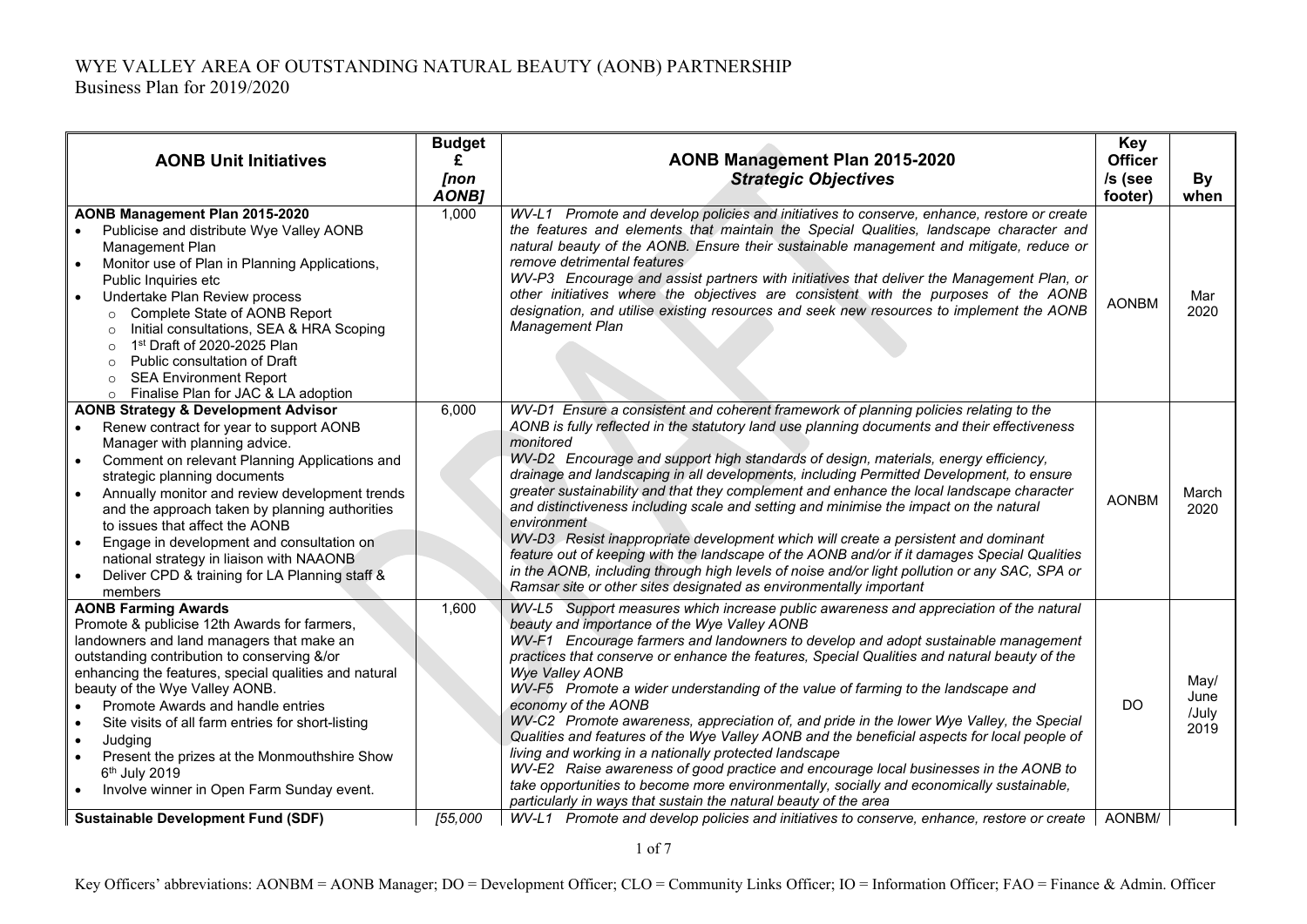| <b>AONB Unit Initiatives</b>                                                                                                                                                                                                                                                                                                                                                                                                                                                                | <b>Budget</b><br>£<br>[non               | AONB Management Plan 2015-2020<br><b>Strategic Objectives</b>                                                                                                                                                                                                                                                                                                                                                                                                                                                                                                                                                                                                                                                                                                                                                                             | Key<br><b>Officer</b><br>/s (see | <b>By</b>             |
|---------------------------------------------------------------------------------------------------------------------------------------------------------------------------------------------------------------------------------------------------------------------------------------------------------------------------------------------------------------------------------------------------------------------------------------------------------------------------------------------|------------------------------------------|-------------------------------------------------------------------------------------------------------------------------------------------------------------------------------------------------------------------------------------------------------------------------------------------------------------------------------------------------------------------------------------------------------------------------------------------------------------------------------------------------------------------------------------------------------------------------------------------------------------------------------------------------------------------------------------------------------------------------------------------------------------------------------------------------------------------------------------------|----------------------------------|-----------------------|
| Collate SDF project applications for the SDF<br><b>Assessment Panel</b><br>Service SDF Assessment Panel for allocating<br>funds<br>Complete establishment of AONB Fund with<br>$\bullet$<br>Herefordshire Community Foundation<br>Training for SDF Assessment Panel                                                                                                                                                                                                                         | AONB1<br>Welsh Gov<br>$+£100k$<br>match] | the features and elements that maintain the Special Qualities, landscape character and<br>natural beauty of the AONB. Ensure their sustainable management and mitigate, reduce or<br>remove detrimental features<br>WV-B3 Promote the adoption of schemes and initiatives that sustain, enhance and/or<br>restore the characteristic biodiversity of the AONB, and that enable ecological systems and<br>natural processes to accommodate and adapt to climate and other environmental change,<br>including through landscape scale habitat connectivity<br>WV-C1 Encourage community led initiatives that maintain the diversity, sustainability and<br>quality of rural community life and/or that stimulate investment, local employment and retain<br>or improve facilities and services for local people, subject to WV-D2 and WV-D3 | footer)<br><b>CLO</b>            | when<br>March<br>2020 |
| Website and social media<br>Upgrading and management of<br>www.wyevalleyaonb.org.uk and social<br>networking sites e.g. facebook and twitter.<br>Maintenance of www.wyevalleywalk.org and<br>hosting of www.overlookingthewye.org.uk &<br>www.wyevalleyriverfestival.org.uk websites.<br>Investigate re-establishing 'Picturesque' as a<br>$\bullet$<br>regular on-line AONB newsletter, to provide<br>information and interpretation to increase<br>awareness and appreciation of the AONB | 4,000                                    | WV-C2 Promote awareness, appreciation of, and pride in the lower Wye Valley, the Special<br>Qualities and features of the Wye Valley AONB and the beneficial aspects for local people of<br>living and working in a nationally protected landscape<br>WV-A1 Increase the profile of the Wye Valley AONB, promoting awareness and<br>understanding of the designation and the Special Qualities of the AONB, through<br>communication with, and interpretation for, residents, visitors, organisations and businesses,<br>including embedding cultural and artistic activities into the conservation and enhancement of<br>the AONB and measure effectiveness                                                                                                                                                                              | IO/ALL                           | Mar<br>2019           |
| <b>AONB Partnership events</b><br>For JAC members, AONB Ward members,<br>representatives from partner organisations and local<br>Town/Parish/Community Councils<br>Run AONB Partnership Seminar/forum on key<br>issue<br>Organise AONB Partnership Annual Study Tour<br>$\bullet$<br>of key sites &/or issues<br>Promote & disseminate JAC contacts &<br>$\bullet$<br>processes for other organisations & individuals<br>to feed into JAC & AONB Partnership.                               | 1,400                                    | WV-P1 Maintain and develop effective partnerships and administrative arrangements to<br>lead and co-ordinate the management of the AONB and develop the AONB Partnership as<br>an effective forum for initiating and promoting discussion on important issues affecting the<br>AONB<br>WV-P6 Inform and engage all relevant interests, especially local communities, in issues and<br>decisions affecting the AONB<br>WV-P7 Encourage partners to be champions and ambassadors for the AONB in their<br>contact with other interests, and ensure those interests recognise and consider the<br>Management Plan and AONB work programme when relating to the area                                                                                                                                                                          | AONBM/<br><b>FAO</b>             | Feb<br>2020           |
| <b>Exhibitions, Activities &amp; Outreach</b><br>Promote the AONB through<br>Stands at the Monmouthshire Show and other<br>relevant shows.<br>Local exhibitions and other local appropriate /<br>prestigious events.<br>Promote & lead guided walks, events, children's<br>activities and countryside craft /rural skills                                                                                                                                                                   | 1,600                                    | WV-E4 Raise awareness of the value of the AONB and the importance of retaining a high<br>quality environment in attracting and retaining entrepreneurs, relocating businesses, inward<br>investment and skilled personnel<br>WV-A1 Increase the profile of the Wye Valley AONB, promoting awareness and<br>understanding of the designation and the Special Qualities of the AONB, through<br>communication with, and interpretation for, residents, visitors, organisations and businesses,<br>including embedding cultural and artistic activities into the conservation and enhancement of<br>the AONB and measure effectiveness                                                                                                                                                                                                       | <b>ALL</b>                       | Mar<br>2020           |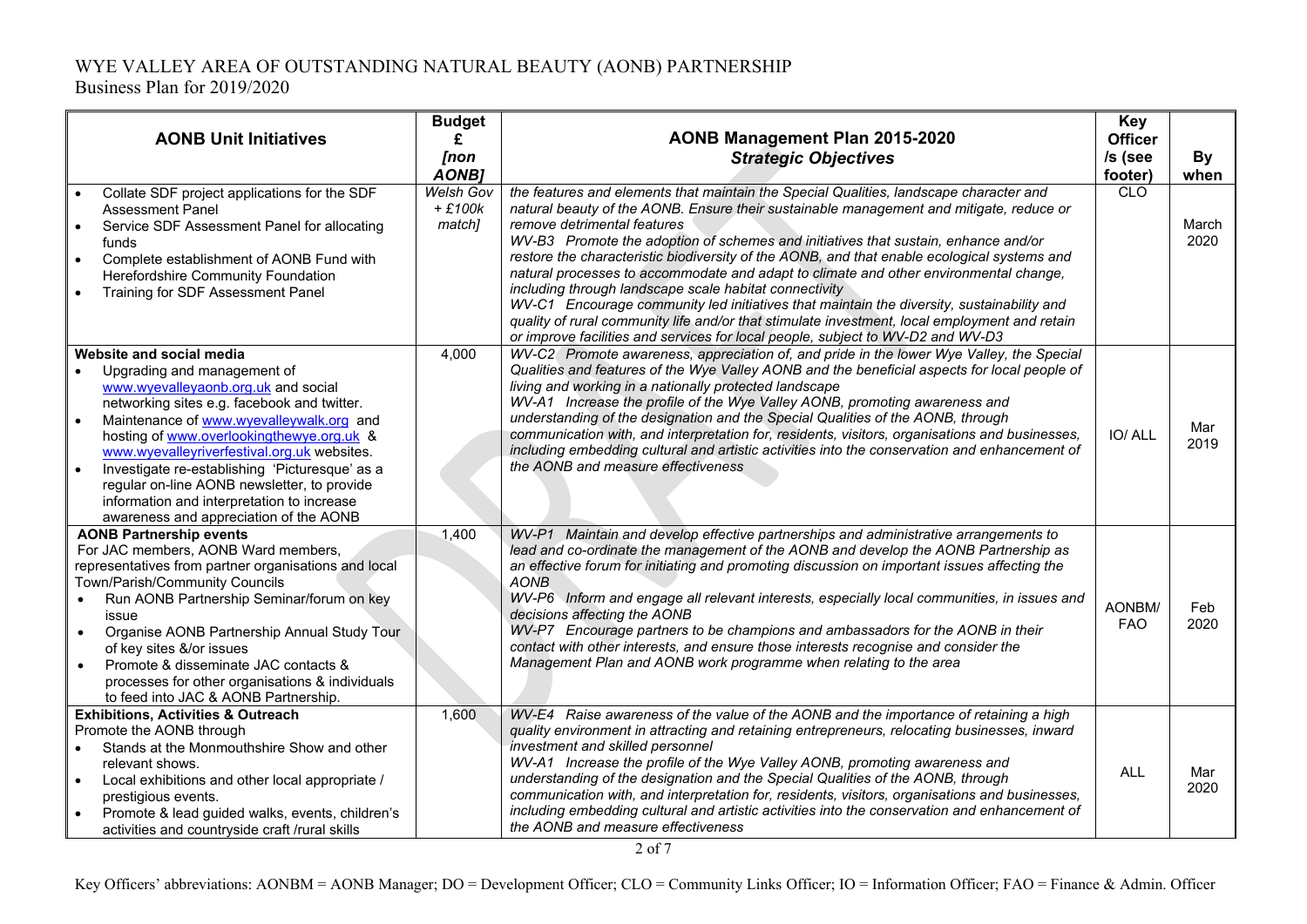| <b>AONB Unit Initiatives</b>                                                                                                                                                                                                                                                                                                                                                                                                                                                                                           | <b>Budget</b><br>£<br>[non<br><b>AONBJ</b> | AONB Management Plan 2015-2020<br><b>Strategic Objectives</b>                                                                                                                                                                                                                                                                                                                                                                                                                                                                                                                                                                                                                                                                                                                                                                                                                                        | Key<br><b>Officer</b><br>/s (see<br>footer) | <b>By</b><br>when            |
|------------------------------------------------------------------------------------------------------------------------------------------------------------------------------------------------------------------------------------------------------------------------------------------------------------------------------------------------------------------------------------------------------------------------------------------------------------------------------------------------------------------------|--------------------------------------------|------------------------------------------------------------------------------------------------------------------------------------------------------------------------------------------------------------------------------------------------------------------------------------------------------------------------------------------------------------------------------------------------------------------------------------------------------------------------------------------------------------------------------------------------------------------------------------------------------------------------------------------------------------------------------------------------------------------------------------------------------------------------------------------------------------------------------------------------------------------------------------------------------|---------------------------------------------|------------------------------|
| courses in and around the AONB                                                                                                                                                                                                                                                                                                                                                                                                                                                                                         |                                            |                                                                                                                                                                                                                                                                                                                                                                                                                                                                                                                                                                                                                                                                                                                                                                                                                                                                                                      |                                             |                              |
| <b>MindSCAPE</b><br>Initiative enabling people living with dementia to<br>reconnect with the landscape, through arts and<br>creative environmental activities, both in Care homes<br>& established activity group.<br>Manage project and submit reports & claims to<br>Foresters' Forest LPS for HLF<br>Supervise contractor, Artspace Cinderford,<br>organising regular creative sessions, workshops<br>and social activities for participants.<br>Develop opportunities to expand project<br>$\bullet$               | 3,000<br>[39,000]                          | WV-W5 Increase understanding, awareness and enjoyment of trees and the special nature<br>of the Wye Valley woodlands and promote them as a resource for appropriate educational,<br>community, recreational and health opportunities<br>WV-C2 Promote awareness, appreciation of, and pride in the lower Wye Valley, the Special<br>Qualities and features of the Wye Valley AONB and the beneficial aspects for local people of<br>living and working in a nationally protected landscape<br>WV-P9 Share knowledge and skills in protected area management locally, regionally,<br>nationally and globally as appropriate                                                                                                                                                                                                                                                                           | <b>DO</b>                                   | Mar<br>2020                  |
| <b>Wye Valley River Festival 2020</b><br>Develop 'Time' theme for Festival with campaign<br>& outreach throughout year.<br>Pursue funding from SDF, England & Wales Arts<br>Council, Cadw, Foresters' Forest, Environment<br>Agency, Monmouthshire County Council and<br>other contributors & sponsors.<br>Complete all claims and evaluations<br>$\bullet$<br>Complete evaluation of future prospects &<br>$\bullet$<br>governance for Festival. Prepare for subsequent<br>Festival governance model (if appropriate) | 10,000<br>[60,000]                         | WV-A1 Increase the profile of the Wye Valley AONB, promoting awareness and<br>understanding of the designation and the Special Qualities of the AONB, through<br>communication with, and interpretation for, residents, visitors, organisations and businesses,<br>including embedding cultural and artistic activities into the conservation and enhancement of<br>the AONB and measure effectiveness<br>WV-W5 Increase understanding, awareness and enjoyment of trees and the special nature<br>of the Wye Valley woodlands and promote them as a resource for appropriate educational,<br>community, recreational and health opportunities<br>WV-C2 Promote awareness, appreciation of, and pride in the lower Wye Valley, the Special<br>Qualities and features of the Wye Valley AONB and the beneficial aspects for local people of<br>living and working in a nationally protected landscape | CLO/ALL                                     | Nov<br>2019<br>Mar<br>2020   |
| Youth Rangers - Foresters' Forest<br>Continue structured programme of activity for 4th<br>Cohort of young people (14-16 year olds) that<br>will increase their skill set in landscape and<br>heritage conservation and management.<br>Develop the next phase of the scheme and<br>further opportunities to continue the model of<br>engaging young people in conservation and<br>heritage                                                                                                                              | 500<br>[4,000]                             | WV-F4 Support the development of and funding for new skills, farming practices and farm-<br>based activities that are compatible with the aims of AONB designation, and encourage and<br>support traditional skills such as hay making, hedge laying, dry stone walling, woodland and<br>coppice management, riparian tree works etc. that contribute to the maintenance of the<br>Special Qualities of the AONB<br>WV-C2 Promote awareness, appreciation of, and pride in the lower Wye Valley, the Special<br>Qualities and features of the Wye Valley AONB and the beneficial aspects for local people of<br>living and working in a nationally protected landscape<br>WV-P6 Inform and engage all relevant interests, especially local communities, in issues and<br>decisions affecting the AONB                                                                                                | DO/CLO                                      | Mar<br>2020                  |
| <b>Landscape &amp; Habitat Conservation</b><br>Organise monthly volunteer task days, including<br>on partner sites and Reserves<br>Implement as appropriate the recommendations<br>$\bullet$<br>of the venison marketing feasibility study<br>Continue Lower Wye Catchments Natural Flood<br>$\bullet$                                                                                                                                                                                                                 | 6,000<br>[50,000]                          | WV-L2 Encourage and enhance appropriate landscape scale and green infrastructure<br>action by all particularly on consolidating ecosystem services and positively contributing to<br>habitat connectivity that allows wildlife to adapt to the effects of climate change<br>WV-L4 Ensure the establishment and collection of sufficiently comprehensive baseline data<br>to monitor landscape condition and direction of change<br>WV-B2 Encourage and support measures that contribute to the management of all statutory<br>designated sites and County local/key wildlife sites so that they are in favourable condition                                                                                                                                                                                                                                                                          | DO/CLO<br>[NFM&<br>GIPO]                    | Mar<br>2020<br>[Dec<br>2019] |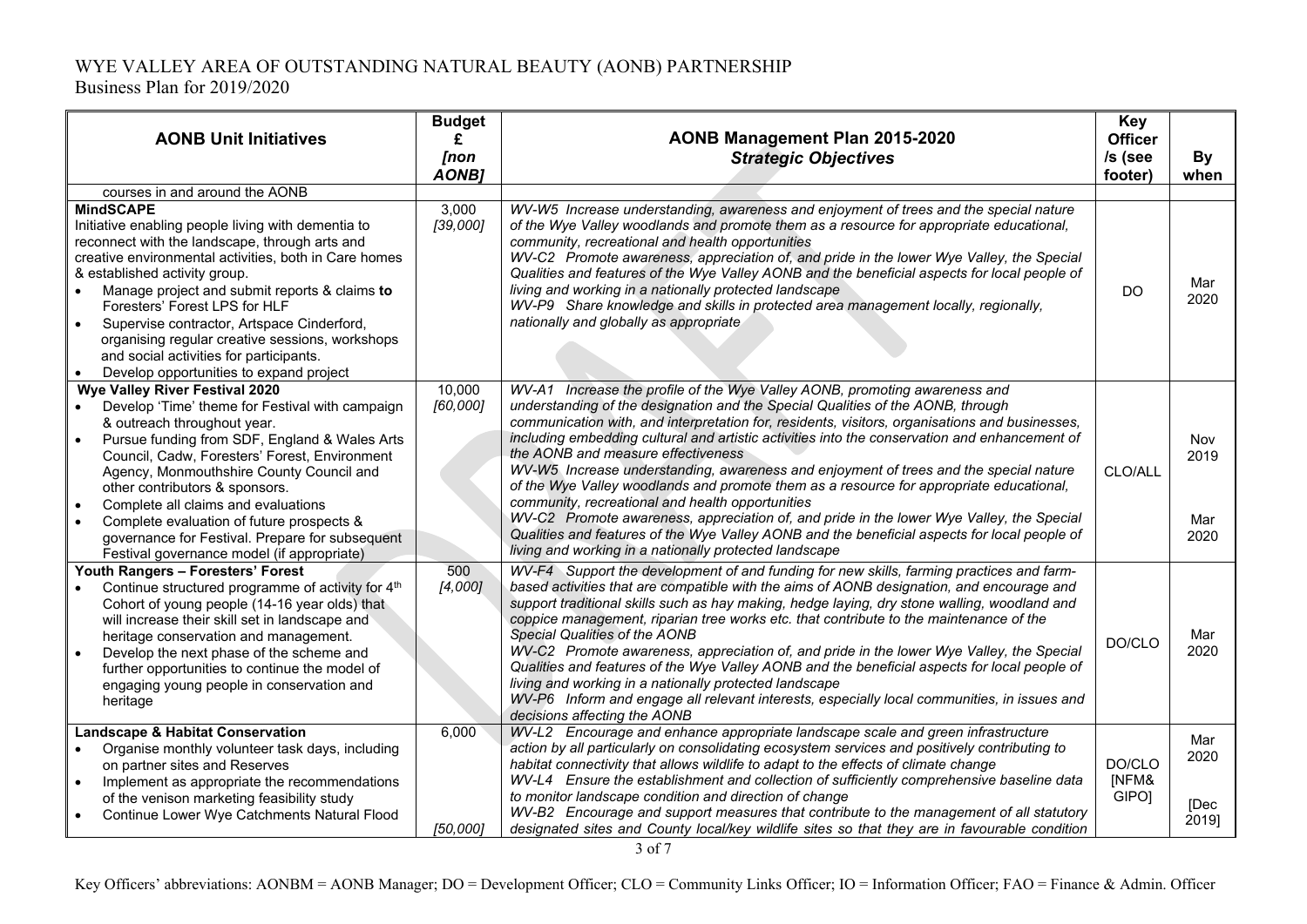| <b>AONB Unit Initiatives</b>                                                                                                                                                                                                                                                                                                                                                                                                                                                                                                                                                                                              | <b>Budget</b><br>£<br>[non<br>AONB1 | AONB Management Plan 2015-2020<br><b>Strategic Objectives</b>                                                                                                                                                                                                                                                                                                                                                                                                                                                                                                                                                                                                                                                                                                                                                                                                                                                                                                                                                                                                                                                                                              | Key<br><b>Officer</b><br>/s (see<br>footer) | <b>By</b><br>when |
|---------------------------------------------------------------------------------------------------------------------------------------------------------------------------------------------------------------------------------------------------------------------------------------------------------------------------------------------------------------------------------------------------------------------------------------------------------------------------------------------------------------------------------------------------------------------------------------------------------------------------|-------------------------------------|------------------------------------------------------------------------------------------------------------------------------------------------------------------------------------------------------------------------------------------------------------------------------------------------------------------------------------------------------------------------------------------------------------------------------------------------------------------------------------------------------------------------------------------------------------------------------------------------------------------------------------------------------------------------------------------------------------------------------------------------------------------------------------------------------------------------------------------------------------------------------------------------------------------------------------------------------------------------------------------------------------------------------------------------------------------------------------------------------------------------------------------------------------|---------------------------------------------|-------------------|
| Management & Green Infrastructure Project<br>working with farmers and local landowners<br>Pursue opportunities to continue Phase 1 and<br>priority BAP habitat surveys to complete<br>coverage of the AONB<br>Liaise over national roadside verge initiatives<br>with local authorities and Highways Agency<br>Continue work with Ross Town Council in co-<br>ordinating management of Ross Riverside.<br>Implementation of Water Environment Grant<br>$\bullet$<br>(WEG) programme - if successful.                                                                                                                      | [50,000]                            | and within robust ecological networks<br>WV-B4 Identify species and diseases considered to be detrimental to the biodiversity value<br>of the AONB and encourage their monitoring, management and, where appropriate, their<br>control<br>WV-W4 Support the monitoring, management and where appropriate, control of diseases,<br>pests and other threats, which may cause substantial mortality in tree species and woodland<br>habitats and seek to mitigate the landscape impact of any loss<br>WV-W3 Support the development of employment and skills and markets for local timber and<br>woodland produce WV-F4 Support the development of and funding for new skills, farming<br>practices and farm-based activities that are compatible with the aims of AONB designation,<br>and encourage and support traditional skills such as hay making, hedge laying, dry stone<br>walling, woodland and coppice management, riparian tree works etc. that contribute to the<br>maintenance of the Special Qualities of the AONB                                                                                                                             |                                             |                   |
| <b>AONB Sub-total</b>                                                                                                                                                                                                                                                                                                                                                                                                                                                                                                                                                                                                     | £29,100                             |                                                                                                                                                                                                                                                                                                                                                                                                                                                                                                                                                                                                                                                                                                                                                                                                                                                                                                                                                                                                                                                                                                                                                            |                                             |                   |
| Tasks below covered in AONB Unit costs                                                                                                                                                                                                                                                                                                                                                                                                                                                                                                                                                                                    | £232,127                            |                                                                                                                                                                                                                                                                                                                                                                                                                                                                                                                                                                                                                                                                                                                                                                                                                                                                                                                                                                                                                                                                                                                                                            |                                             |                   |
| <b>Work placements</b><br>Support the needs of student placements/group<br>projects.<br>Investigate new under-graduate and post-<br>graduate research opportunities                                                                                                                                                                                                                                                                                                                                                                                                                                                       |                                     | WV-P5 Develop and promote the AONB as a model of sustainable development, landscape<br>management, transportation, access and rural regeneration through exemplary initiatives<br>setting standards for other areas<br>WV-P9 Share knowledge and skills in protected area management locally, regionally,<br>nationally and globally as appropriate                                                                                                                                                                                                                                                                                                                                                                                                                                                                                                                                                                                                                                                                                                                                                                                                        | DO/<br><b>CLO</b>                           | Mar<br>2019       |
| Undergrounding<br>Continue working with Western Power to identify<br>power-lines within the AONB suitable for<br>undergrounding, via Western Power South Wales<br>Protected Landscape Undergrounding group and the<br>West Midlands Undergrounding group.                                                                                                                                                                                                                                                                                                                                                                 | [100,000]                           | WV-U2 Encourage further under-grounding of existing and proposed power and telephone<br>lines, where these do not conflict with any SAC, and resist new overhead lines where<br>skylines or important views are affected<br>WV-P4 Encourage Section 85 organisations, under the CRoW Act, to have co-ordinated<br>policies to progress the purposes of the AONB designation and to make commitments in their<br>annual business plans to specific delivery contributions that enable the AONB 3-year work<br>programme                                                                                                                                                                                                                                                                                                                                                                                                                                                                                                                                                                                                                                     | <b>DO</b>                                   | Mar<br>2019       |
| Landscape scale conservation<br>Develop and support partnership projects that deliver<br>landscape scale conservation activity and initiatives<br>within and adjoining the AONB. Potential target area:<br>Investigate possible HLF bid for northern part of<br>AONB around Woolhope and Sellack area<br>National Grid Visual Improvement Programme<br>(VIP) for area between Ross & Goodrich with<br>Herefordshire Wildlife Trust & others<br>Work with partners in Monmouthshire on Long<br>Forest and Usk to Wye initiatives<br>Continue work with Herefordshire Meadows.<br>Continue &/or expand Lower Wye Catchments |                                     | WV-L1 Promote and develop policies and initiatives to conserve, enhance, restore or create<br>the features and elements that maintain the Special Qualities, landscape character and<br>natural beauty of the AONB. Ensure their sustainable management and mitigate, reduce or<br>remove detrimental features<br>WV-L2 Encourage and enhance appropriate landscape scale and green infrastructure<br>action by all particularly on consolidating ecosystem services and positively contributing to<br>habitat connectivity that allows wildlife to adapt to the effects of climate change<br>WV-B3 Promote the adoption of schemes and initiatives that sustain, enhance and/or<br>restore the characteristic biodiversity of the AONB, and that enable ecological systems and<br>natural processes to accommodate and adapt to climate and other environmental change,<br>including through landscape scale habitat connectivity<br>WV-P3 Encourage and assist partners with initiatives that deliver the Management Plan, or<br>other initiatives where the objectives are consistent with the purposes of the AONB<br>$\Lambda$ $\sim$ $\Gamma$ $\tau$ | DO                                          | Mar<br>2020       |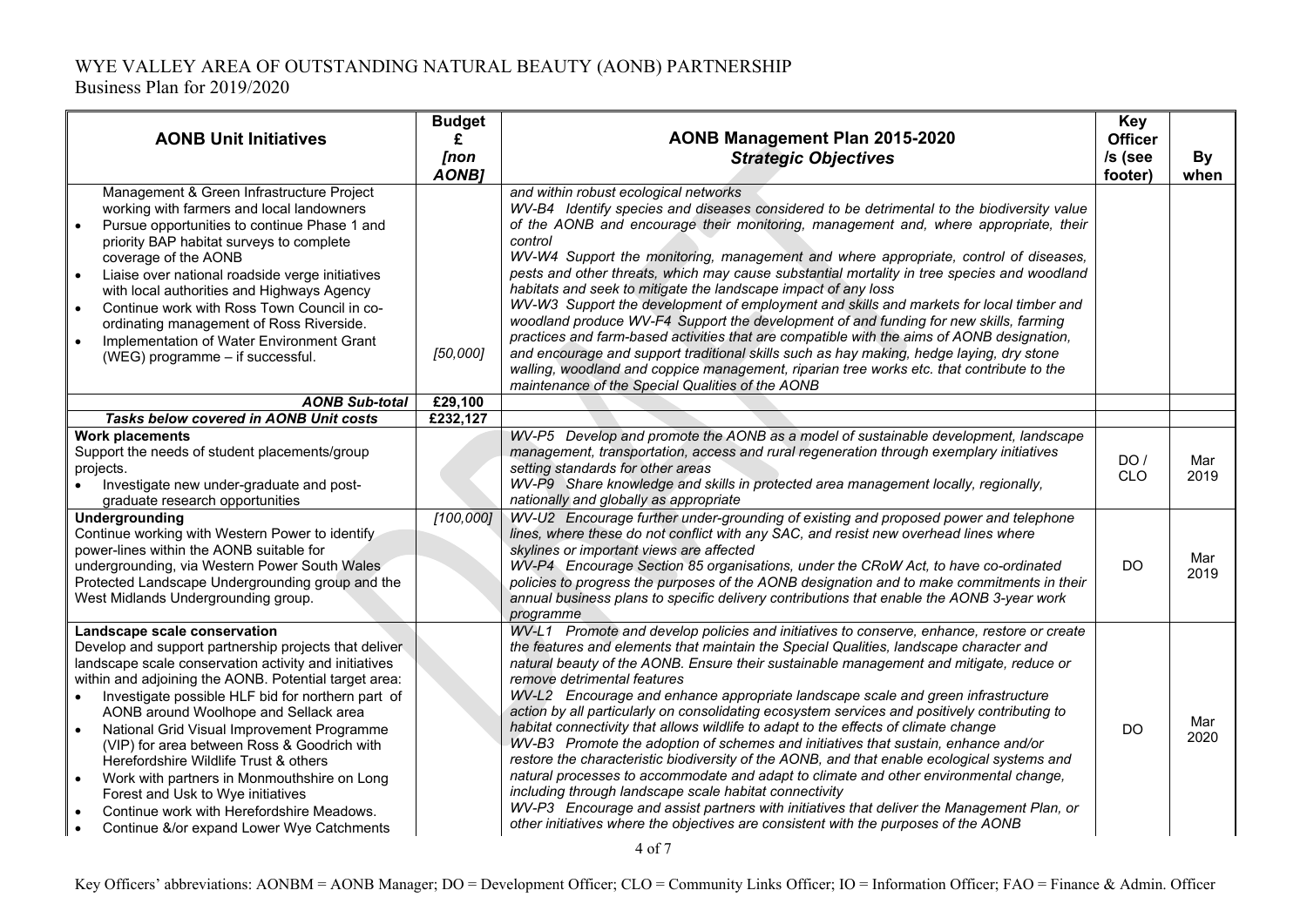| <b>AONB Unit Initiatives</b>                                                                                                                                                                                                                                                                                                                                                                                                                                       | <b>Budget</b><br>£<br>[non<br><b>AONBJ</b> | AONB Management Plan 2015-2020<br><b>Strategic Objectives</b>                                                                                                                                                                                                                                                                                                                                                                                                                                                                                                                                                                                                                                                                                                                                                                                                                                                                                                                                                                                                                                                                                                | Key<br><b>Officer</b><br>/s (see<br>footer) | By<br>when  |
|--------------------------------------------------------------------------------------------------------------------------------------------------------------------------------------------------------------------------------------------------------------------------------------------------------------------------------------------------------------------------------------------------------------------------------------------------------------------|--------------------------------------------|--------------------------------------------------------------------------------------------------------------------------------------------------------------------------------------------------------------------------------------------------------------------------------------------------------------------------------------------------------------------------------------------------------------------------------------------------------------------------------------------------------------------------------------------------------------------------------------------------------------------------------------------------------------------------------------------------------------------------------------------------------------------------------------------------------------------------------------------------------------------------------------------------------------------------------------------------------------------------------------------------------------------------------------------------------------------------------------------------------------------------------------------------------------|---------------------------------------------|-------------|
| Natural Flood Management & Green<br>Infrastructure Project working with farmers and<br>local landowners<br>Implementation of Water Environment Grant<br>(WEG) programme - if successful. If not review<br>projects with orchards, veteran & riverine trees.                                                                                                                                                                                                        |                                            | designation, and utilise existing resources and seek new resources to implement the AONB<br>Management Plan<br>WV-P4 Encourage Section 85 organisations, under the CRoW Act, to have co-ordinated<br>policies to progress the purposes of the AONB designation and to make commitments in their<br>annual business plans to specific delivery contributions that enable the AONB 3-year work<br>programme                                                                                                                                                                                                                                                                                                                                                                                                                                                                                                                                                                                                                                                                                                                                                    |                                             |             |
| <b>Wye Valley Walk</b><br>Support Wye Valley Walk Partnership<br>Monitor counters along Walk<br>Manage Passport scheme<br>Facilitate future options for Lydbrook Bridge,<br>$\bullet$<br>Redbrook Bridge and Tintern Wireworks Bridge.<br>Progress Monmouth riverbank erosion solutions                                                                                                                                                                            | $[800]$                                    | WV-S1 Encourage and promote the AONB as a sustainable tourism destination with forms<br>of tourism activity and development that are based on the conservation, enhancement and<br>enjoyment of the Special Qualities and features of the AONB<br>WV-S2 Promote the improvement of the visitor experience, particularly at the most heavily<br>visited sites, and facilitate the opportunity for visitors to explore and discover other<br>appropriate but less used locations throughout the AONB, thus spreading demand and<br>balancing pressures across sites where this does not conflict with the Special Qualities of the<br>AONB and the SACs<br>WV-R1 Encourage and promote recreational pursuits and responsible access compatible<br>with the AONB purposes, particularly linking sustainable transport and town and village<br>facilities. Associated development and new access to land should be subject to WV-D2 & -D3<br>WV-P5 Develop and promote the AONB as a model of sustainable development, landscape<br>management, transportation, access and rural regeneration through exemplary initiatives<br>setting standards for other areas | IO.<br><b>AONBM</b>                         | Mar<br>2020 |
| <b>Public Relations</b><br>Give talks/presentations to local groups<br>Regular press releases and magazine articles /<br>advertorial                                                                                                                                                                                                                                                                                                                               |                                            | WV-C2 Promote awareness, appreciation of, and pride in the lower Wye Valley, the Special<br>Qualities and features of the Wye Valley AONB and the beneficial aspects for local people of<br>living and working in a nationally protected landscape<br>WV-A1 Increase the profile of the Wye Valley AONB, promoting awareness and<br>understanding of the designation and the Special Qualities of the AONB, through<br>communication with, and interpretation for, residents, visitors, organisations and businesses,<br>including embedding cultural and artistic activities into the conservation and enhancement of<br>the AONB and measure effectiveness                                                                                                                                                                                                                                                                                                                                                                                                                                                                                                 | <b>ALL</b>                                  | Mar<br>2020 |
| Partnership<br>Influence & attend partnerships as appropriate; eg:<br>Wye Valley & Forest of Dean Destination<br>Management Partnership<br>Visit Herefordshire Leisure and Recreation<br>$\bullet$<br>Forum.<br>Local Nature Partnership (LNP) in Herefordshire<br>and Gloucestershire<br>Wye Catchment Management Partnership<br>$\bullet$<br>Wye Navigation Advisory Committee (WyeNAC)<br>Monmouthshire Environment Partnership,<br>Herefordshire Wildlife Link |                                            | WV-R2 Assist the resolving of conflicts, real and perceived, between recreation,<br>conservation and local interests, including other economic activities, and between different<br>recreation interest groups in relation to the purposes of the AONB designation<br>WV-P3 Encourage and assist partners with initiatives that deliver the Management Plan, or<br>other initiatives where the objectives are consistent with the purposes of the AONB<br>designation, and utilise existing resources and seek new resources to implement the AONB<br><b>Management Plan</b><br>WV-P5 Develop and promote the AONB as a model of sustainable development, landscape<br>management, transportation, access and rural regeneration through exemplary initiatives<br>setting standards for other areas<br>WV-P6 Inform and engage all relevant interests, especially local communities, in issues and<br>decisions affecting the AONB                                                                                                                                                                                                                           | AONBM/<br>DO                                | Mar<br>2020 |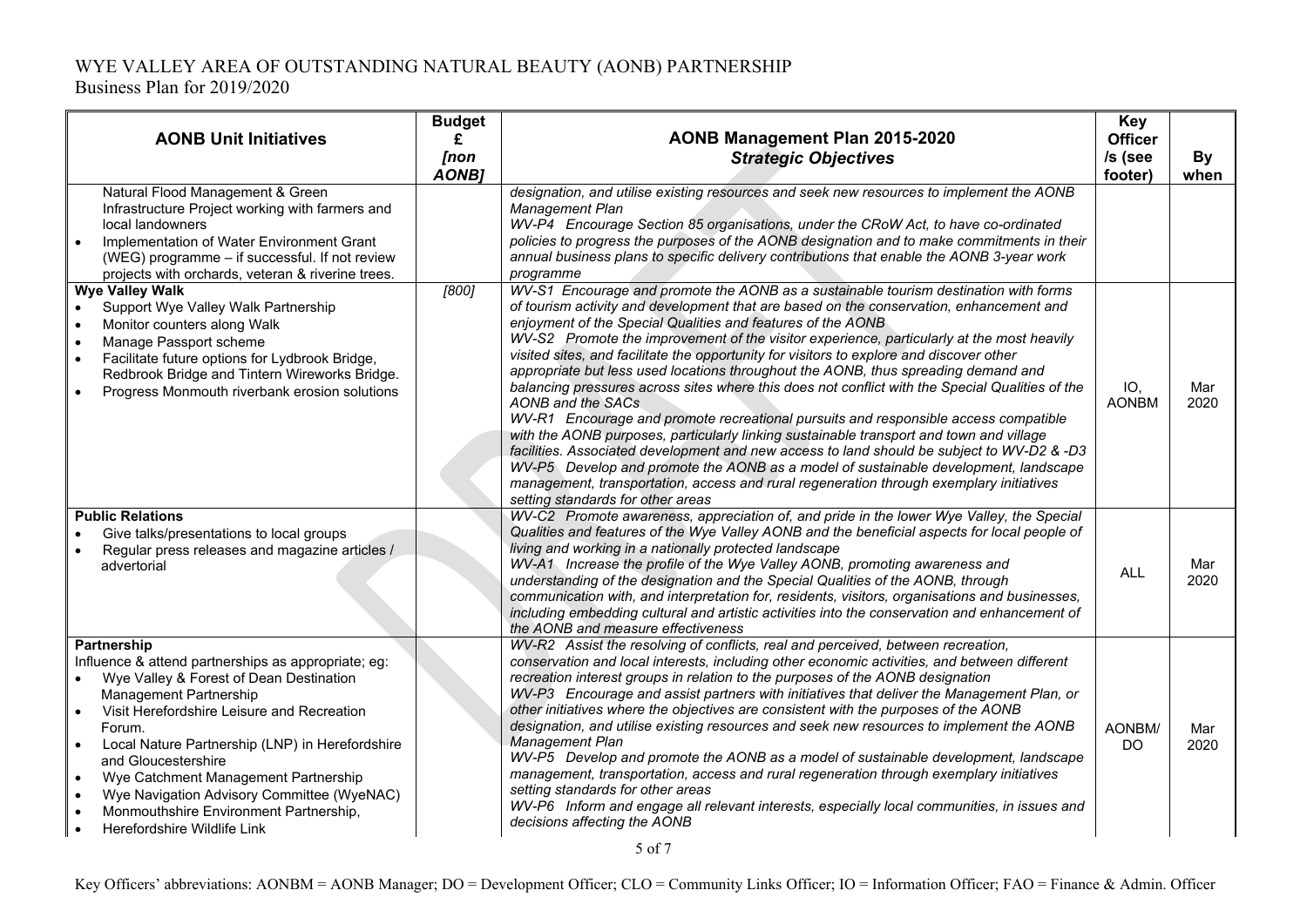| <b>AONB Unit Initiatives</b>                                                                                                                                                                                                                                                                                                                                                                                                                  | <b>Budget</b><br>£<br>[non<br>AONB1 | AONB Management Plan 2015-2020<br><b>Strategic Objectives</b>                                                                                                                                                                                                                                                                                                                                                                                                                                                                                                                                                                                                                                                                                                                                                                                                                                                                                                                                                                                                                                                                                                                                                                                                                                                                                                    | <b>Key</b><br><b>Officer</b><br>/s (see<br>footer) | <b>By</b><br>when                          |
|-----------------------------------------------------------------------------------------------------------------------------------------------------------------------------------------------------------------------------------------------------------------------------------------------------------------------------------------------------------------------------------------------------------------------------------------------|-------------------------------------|------------------------------------------------------------------------------------------------------------------------------------------------------------------------------------------------------------------------------------------------------------------------------------------------------------------------------------------------------------------------------------------------------------------------------------------------------------------------------------------------------------------------------------------------------------------------------------------------------------------------------------------------------------------------------------------------------------------------------------------------------------------------------------------------------------------------------------------------------------------------------------------------------------------------------------------------------------------------------------------------------------------------------------------------------------------------------------------------------------------------------------------------------------------------------------------------------------------------------------------------------------------------------------------------------------------------------------------------------------------|----------------------------------------------------|--------------------------------------------|
| AONB Wye Valley Woodland Projects group                                                                                                                                                                                                                                                                                                                                                                                                       |                                     | WV-P7 Encourage partners to be champions and ambassadors for the AONB in their<br>contact with other interests, and ensure those interests recognise and consider the<br>Management Plan and AONB work programme when relating to the area                                                                                                                                                                                                                                                                                                                                                                                                                                                                                                                                                                                                                                                                                                                                                                                                                                                                                                                                                                                                                                                                                                                       |                                                    |                                            |
| <b>Collaboration</b><br>Attend National Association for Areas of<br>Outstanding Natural Beauty (NAAONB) and<br>Europarc seminars & events<br>NAAONB Taking the Lead programme &<br><b>Action/Working Groups</b><br>Work with Welsh Government and Wales<br>$\bullet$<br>Designated Landscapes in taking Future<br>Landscapes Wales Programme forward<br>Work with DEFRA and Glover Review of<br>$\bullet$<br>Designated Landscapes in England |                                     | WV-P5 Develop and promote the AONB as a model of sustainable development, landscape<br>management, transportation, access and rural regeneration through exemplary initiatives<br>setting standards for other areas<br>WV-P9 Share knowledge and skills in protected area management locally, regionally,<br>nationally and globally as appropriate                                                                                                                                                                                                                                                                                                                                                                                                                                                                                                                                                                                                                                                                                                                                                                                                                                                                                                                                                                                                              | ALL                                                | Mar<br>2020                                |
| <b>Monitoring</b><br>Ongoing updating of the AONB GIS and State of<br>$\bullet$<br>the AONB data, including habitats and species,<br>heritage, tourism and recreation etc.<br>Monitor and review implementation of the AONB<br>Management Plan Action Plan<br>Undertake sample Fixed point photography<br>across the AONB                                                                                                                     |                                     | WV-L4 Ensure the establishment and collection of sufficiently comprehensive baseline data<br>to monitor landscape condition and direction of change<br>WV-B5 Support the identification and monitoring of key indicator species and priority<br>species and habitats, in partnership with conservation organisations, relevant individuals and<br>the Local Biological Record Centres<br>WV-H2 Promote establishment of baseline data to monitor change and improve the local<br>databases of historic landscape assessments, conservation areas, locally important<br>buildings, buildings at risk, ancient trees, heritage features and sites in the AONB in<br>conjunction with Local Planning Authorities, local archaeological trusts and individuals<br>WV-S3 Ensure adequate provision of co-ordinated tourism data and visitor engagement to<br>inform strategic and practical decision making on conserving or enhancing the Special<br>Qualities of the AONB<br>WV-P8 Develop and co-ordinate the acquisition and analysis of data across the AONB, to<br>inform priority setting, planning, implementation and monitoring of change affecting the<br>natural beauty, including developing a better understanding of the likely impacts of climate<br>change on the landscape of the Wye Valley AONB and supporting mitigation and adaption<br>actions |                                                    | Mar<br>2020                                |
| Governance<br>Service and set agendas for JAC, TOWP and<br><b>Steering Group</b><br>Prepare grant bids and claims for Natural<br>Resources Wales and Defra, and other funding<br>bodies as required.<br>Continue implementation of recommendations<br>from AONB Good Governance Review                                                                                                                                                        |                                     | WV-P1 Maintain and develop effective partnerships and administrative arrangements to<br>lead and co-ordinate the management of the AONB and develop the AONB Partnership as<br>an effective forum for initiating and promoting discussion on important issues affecting the<br><b>AONB</b><br>WV-P2 Sustain and enhance local and national government funding and support for the<br>AONB Unit to add value to delivery of the AONB purposes                                                                                                                                                                                                                                                                                                                                                                                                                                                                                                                                                                                                                                                                                                                                                                                                                                                                                                                     | AONBM/<br><b>FAO</b>                               | Jun,<br>Oct,<br>Feb<br>Jan,<br>May<br>2020 |
| <b>Funding and resources</b>                                                                                                                                                                                                                                                                                                                                                                                                                  |                                     | WV-P1 Maintain and develop effective partnerships and administrative arrangements to                                                                                                                                                                                                                                                                                                                                                                                                                                                                                                                                                                                                                                                                                                                                                                                                                                                                                                                                                                                                                                                                                                                                                                                                                                                                             | AONBM/                                             |                                            |